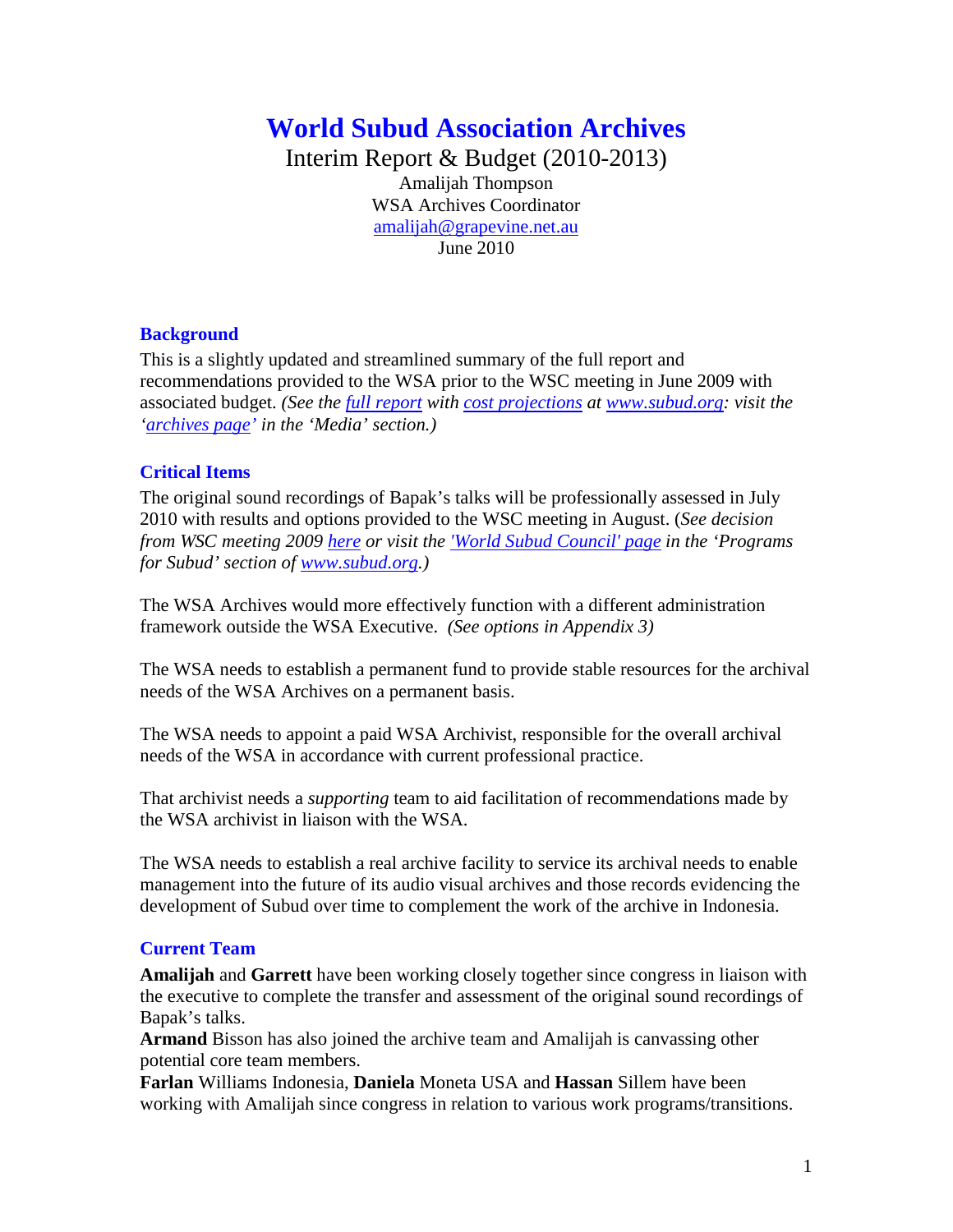# **Current Focus**

- Assessment and development of options for original sound recordings and unaltered, digital preservation master to current archival standards
- Review of technical processing, archiving and preservation needs for Ibu Rahayu's talks and associated metadata
- Incorporation of new transcriptions and first official English translations into master digital files of talks
- Development of microfilming project for Ibu Rahayu's correspondence
- Completion of updated agreements with countries hosting backup material and updating backup system including MOU relating to WSA Archives Indonesia
- Transitional discussions relating to former archive unit in Belgium
- Completion of digitisation to current archival preservation file standard of all video talks of Bapak and Rahayu and including general film holdings (investigated and costed in 2009)
- Completion of specifications for digital master storage facility and RAID/LTO backup system for safer backup of digital files
- Ongoing collection, processing, limited preservation and provision of limited information services.

# **Timeline - 2010**

# **July**

• First stage assessment of sound recordings

# **August**

• Second stage assessment, including sample digitisation to current archival standard, report on assessment and development of options with costs.

# **September-December**

- **Potential** re-mastering and finalisation of options followed by relocation of original recordings to proper storage facilities for long term care and maintenance.
- **Microfilming** program for Ibu Rahayu's correspondence, Indonesia
- **Digitisation** program to current archival specifications and standards of video recordings of Bapak (25) and Rahayu's talks (100+), including general film collections (approximately 75).
- **Establishment** of a digital master storage facility based on RAID systems and LTO tapes backup (RAID meaning redundant array independent disks. LTO meaning linear tape open, a magnetic tape data storage technology).
- **Ongoing** collection, limited preservation and other activities due to current situation of the archives overall and including wind up and transfer former TPU including establishment of new processes for archiving of Ibu Rahayu's talks and associated metadata.
- **Establishment** archive facility, Canberra